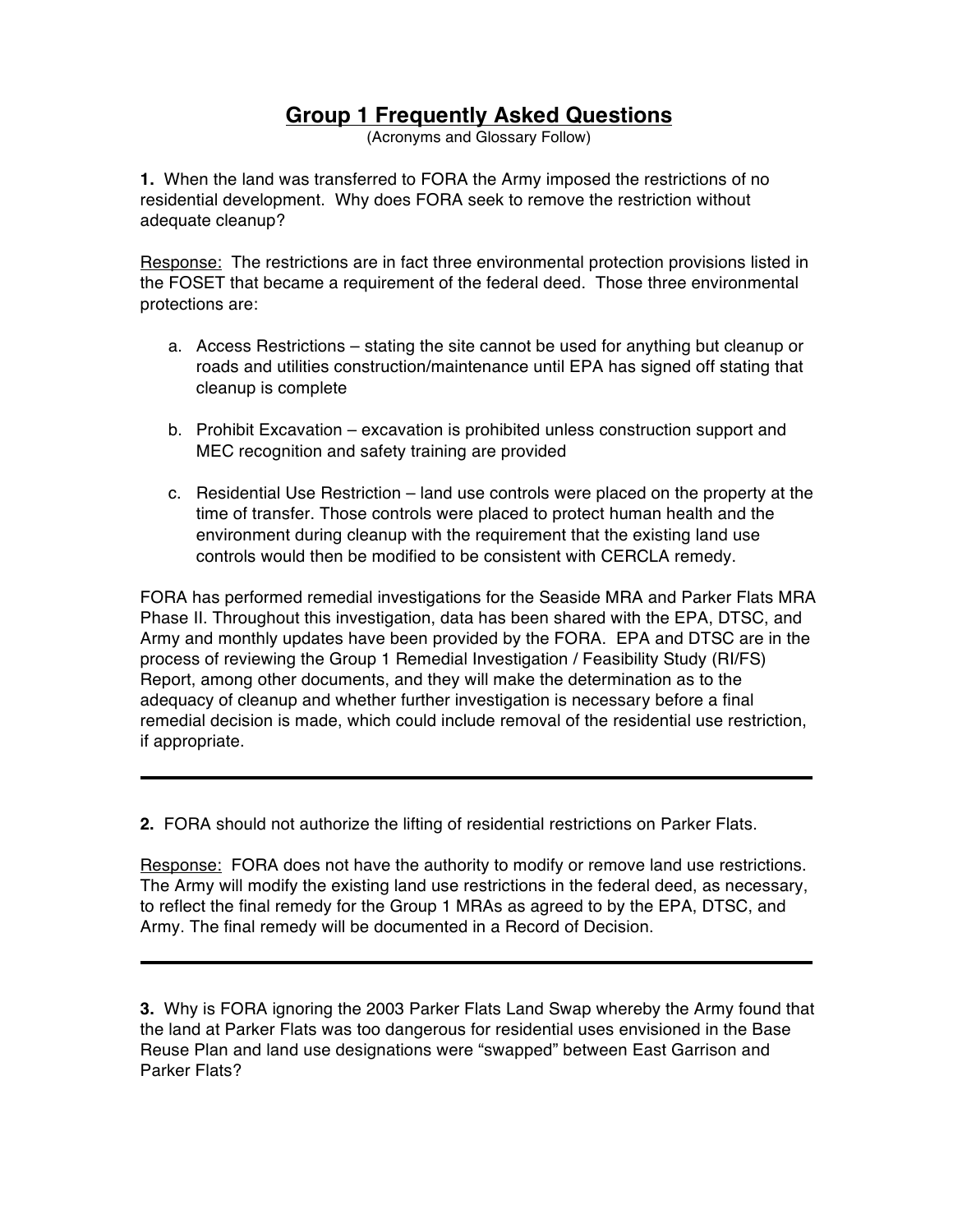Response: Designated residential reuse areas in the Parker Flats MRA are not located in the area where the "land swap" occurred. The land use designations within the Base Reuse Plan and land swap agreement have not been ignored or violated.

**4:** Why is the planning directing the cleanup instead of cleanup directing the planning.

Response: The cleanup of former Fort Ord is being conducted under CERCLA, which requires that remedial action be conducted to support the reasonably anticipated future land use at a site. Cleanup levels under CERCLA are determined, in part, based on future land use. As a base closure site, the Army is required to clean up the site to support the reuse as identified in the Base Reuse Plan, as determined by local jurisdictions.

**5:** Why isn't development being carefully planned and not exacerbating already serious water and environment problems?

Response: FORA does not make final land use decisions, their responsibility is the execution and completion of MEC remediation with oversight by EPA and DTSC. The jurisdictions are the final decision-makers on land use and the associated aspects of any development that may occur.

**6:** Why has FORA replaced the slower and more careful federal clean up with a much quicker, less careful, and less capable private company? The private cleanup was hardly perceptible and mostly invisible.

Response: The FORA ESCA Remediation Program is implemented through an Administrative Order on Consent (AOC) with the EPA and is required to follow the same cleanup and quality requirements as the Army. One of the stated purposes of the ESCA is to accelerate cleanup and reuse of the property. Both the Army and FORA have hired independent firms to execute their respective cleanups – a standard procedure at BRAC sites across the nation.

An extensive public participation process is being implemented by FORA as part of the ESCA Remediation Program at the former Fort Ord. Beginning in 2007 the FORA ESCA RP has held public workshops on their MEC remediation work, participated in Army meetings and Bus Tours, produced newsletters, maintains a website and facebook page. The Seaside MRA and Parker Flats MRA Phase II are part of the ESCA Remediation Program. Information about the cleanup activities at the Group 1 MRAs has been presented to the community through newsletters, ESCA Informal Community Workshops, and Army Community Involvement Workshops.

See www.foraescarp.com for public outreach activities beginning in 2007 through the present.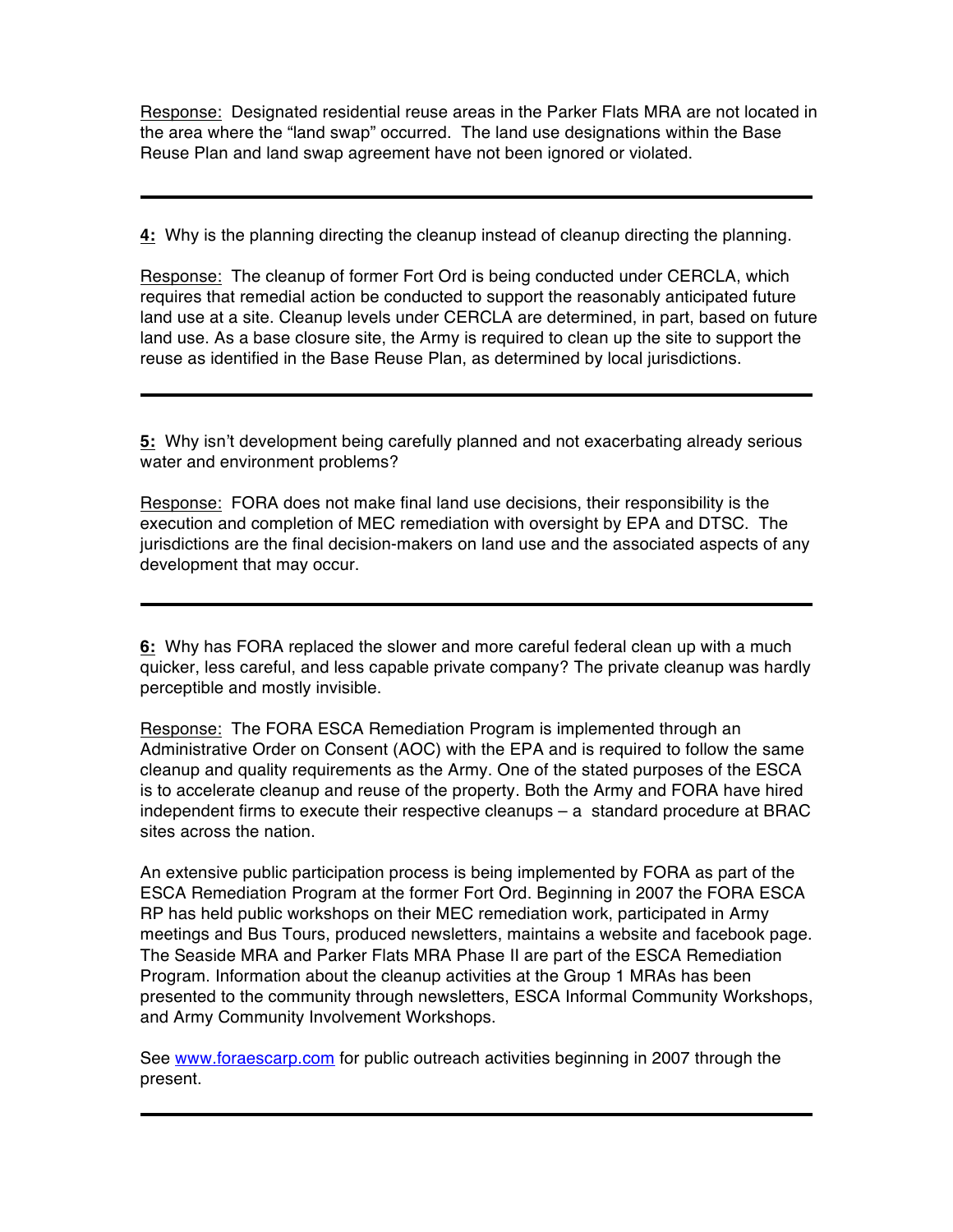**7:** Can you direct me to the documentation of the risk assessment and cleanup process?

Response: The risk assessment for the Seaside MRA and Parker Flats MRA Phase II is included as Volume 2 of the Group 1 RI/FS Report, Document number: ESCA-0318. This document can be found on the Army's Administrative Record: http://fodis.net/fortorddocs/public/downloadpdf.aspx?arno=ESCA-0318%2f

**8:** Where else in the USA have former Army (or other military) live fire training areas ever been successfully and safely converted to residential use? Where are the examples?

Response: Former military training sites and ranges are currently being reused for residential development, including Benicia Arsenal in Benicia, California, former Camp Beale near Marysville, California.

**9:** Strict residential protocols should be followed before the Army and DTSC's welladvised restrictions are lifted.

Response: See response to Question #1 above.

**10:** Parker Flats was heavily used by the Army for practice warfare. The Army removed hundreds of grenades, mortars, bullets, and other hazards from Parker Flats, and still more items are being found, as indicated in this report on a second-round of cleanup in Parker Flats. The detection machines detect small metal objects, such as a grenade, only to a depth of 9-12 inches. Grenades have been found deeper than 12 inches. While some buried grenades and mortars have been removed, common sense predicts there are more that haven't been detected.

Response: Parker Flats MRA Phase II was used for Troop training and maneuvers. This included use of small arms ammunition. The projectile (or bullets) in small arms ammunition is not an explosive hazard. Small arms ammunition and other metallic debris items that may occasionally be observed in the Parker Flats Phase II area are likely items too small to present an explosive hazard. MEC and MD items recovered within the designated residential reuse areas were evaluated item-by-item in the Residential Protocol Implementation Technical Report. In the event that a live small arms ammunitions item is found, it is not expected that the items would function by casual contact. In accordance with Alternative 2, LUCs, including the 3Rs of explosives safety (i.e., Recognize, Retreat, Report), are effective in mitigating potentially remaining MEC risks during development and reuse.

**11:** The federal government requires that former munitions areas be 100% clear of munitions before residences may be built. Given the history of heavy warfare practice at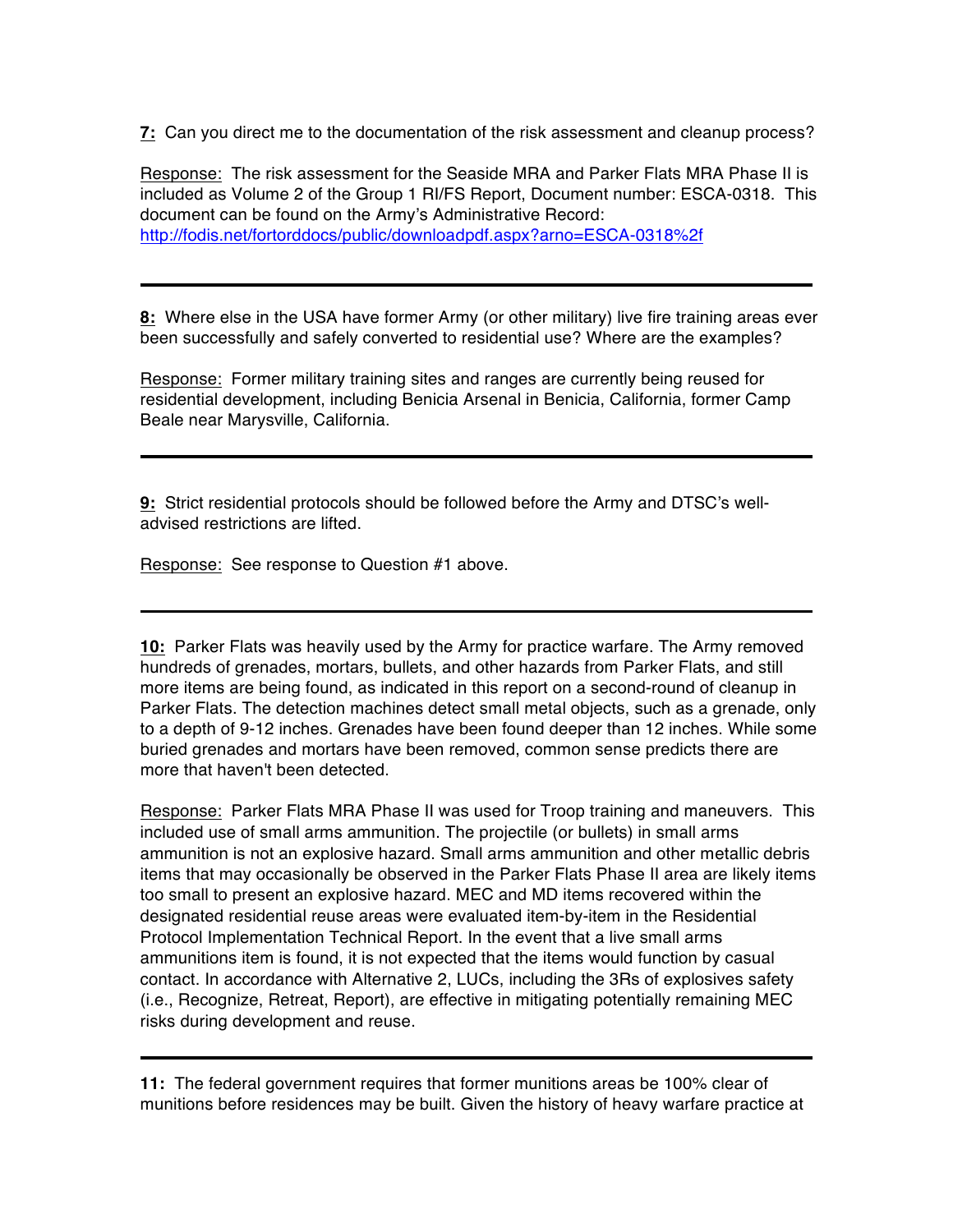Parker Flats and the volume of munitions recovered, how does FORA conclude that all munitions have been recovered?

Response: The federal government does not have a cleanup standard as referenced above for the cleanup of munitions. Instead, each site is evaluated individually based upon the historical military use and the anticipated future land use. The EPA, DTSC and Department of Defense then work together to develop the best possible MEC remediation for each site.

**12:** Among Fort Ord trail users it is common knowledge that significant debris remains in Parker Flats and other areas that have already undergone surface and subsurface cleanups. This is particularly true after heavy rains when bullets and other metallic debris "percolate" to the surface. How can the public believe the area is clean to a "residential" standard when so many pieces of debris have been missed and are easily found with the naked eye?

Response: Troop training and maneuvers within the Parker Flats MRA Phase II area included use of small arms ammunition. The projectile (i.e., bullet) in small arms ammunition is not an explosive hazard. Small arms ammunition and other munitions debris items present in the Parker Flats MRA Phase II area are likely items too small to present an explosive hazard.

**13:** The Army engaged in chemical warfare practices in Parker Flats, including use of tear gas and chlorine. Why has there been no efforts at chemical clean up?

Response: The scopes of the Group 1 RI/FS, Parker Flats MRA Residential Protocol Implementation (RPI) Technical Report, and Seaside MRA RPI Technical Report are limited to MEC and their explosive hazard. The potential for soil contamination from munitions constituents at the former Fort Ord is being addressed under the Army's Basewide Range Assessment (BRA) Program. The BRA program investigated soil contamination, conducted soil remediation where necessary, and concluded that no further action was required for the Seaside MRA and Parker Flats MRA Phase II with EPA and DTSC review and approval.

For a listing and information on Army chemical weapons related responses and reports, see Army Document OE-0726 issued November 3, 2010 and titled "Technical Memorandum, CWM-Related Responses and Reports, Former Fort Ord available on the Army's Administrative Record site at: http://docs.fortordcleanup.com/ar\_pdfs/AR-OE-0726//OE-0726.pdf

**14:** There are currently signs warning recreational users that the trails were unsafe to traverse due to the possibility of unexploded ordnance. If that danger is in fact real, how could it possibly be safe to release this land and open it up for the digging and construction of homes?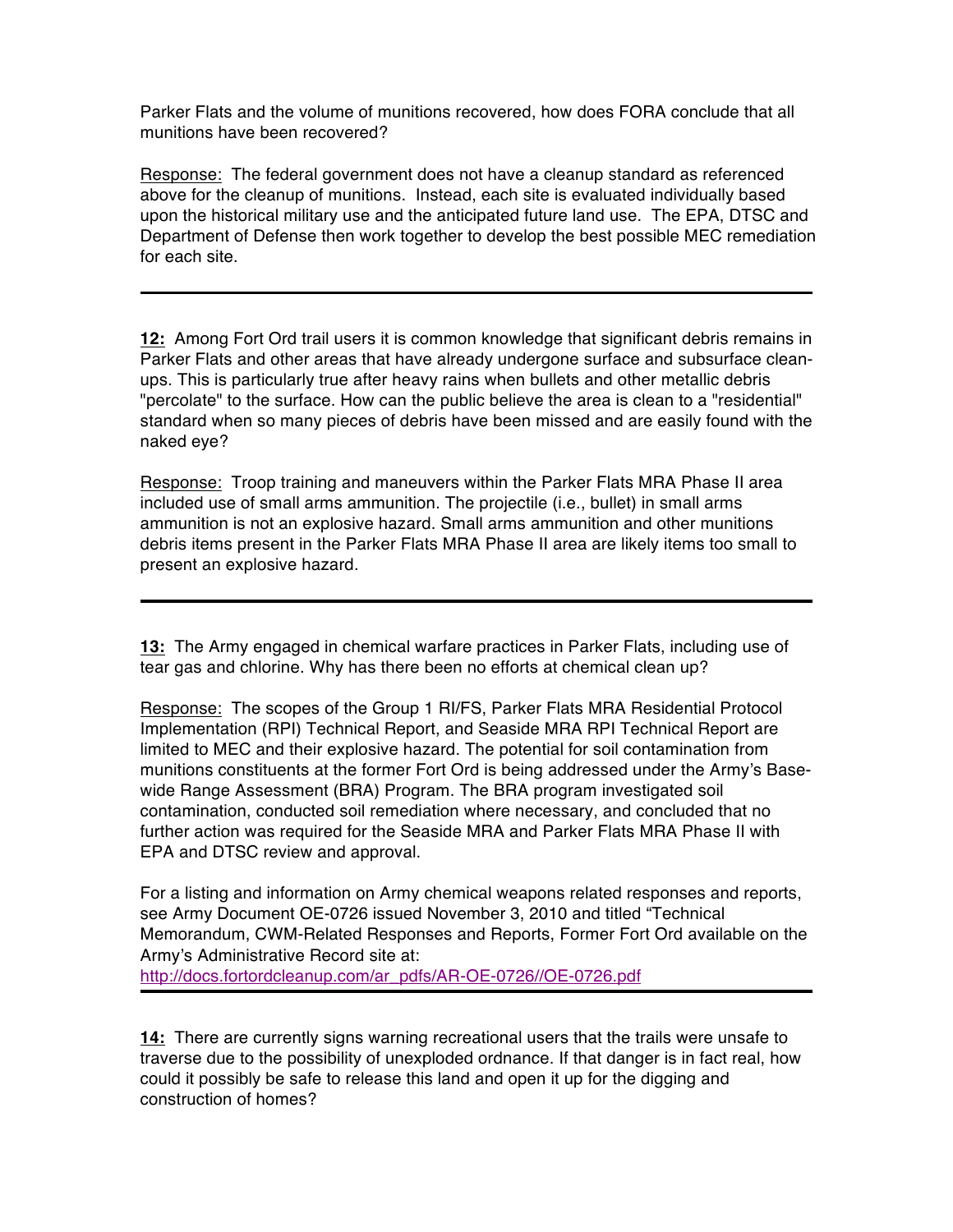Response: As directed by the the regulators and the Army access to the Seaside MRA and Parker Flats MRA Phase II is restricted to roadways and designated access corridors until cleanup is completed, the site is determine to be safe for the intended reuse by the regulators, and the land has been transferred to the local jurisdictions. At the request of the EPA and DTSC, FORA posted signs along the roadways and access corridors to clearly delineate access corridors open to the public and enforce closure of restricted areas. Additionally, warning signs were posted during active field investigation activities as a safety measure, warning trespassers of potential dangers from field operations.

**15:** The trails on Fort Ord have been used for years and there has never been any danger from munitions, why are the trails in Parker Flats now closed?

Response: It is important to remember that MEC and munitions can always pose a risk and caution is always warranted, this was true evenbefore ESCA remediation work began. When the FORA ESCA RP began, FORA was directed to restrict public access to ESCA properties during MEC cleanup. Under the terms of the agreement with EPA, access restrictions must remain in place until EPA has concurred that the final remedy is complete and the property has been transferred.

**16:** There are signs along Parker Flats Road (between Parker Flats Cut-Off and 8th Street extension) that read "No Dumping in Training Area". This clearly implies that (1) This portion of Parker Flats was a training area and (2) Dumping of debris (munitions and chemicals etc.) occurred in that area and was an issue. Is this being addressed?

Response: The "No Dumping" signs located in the area are in response to recent instances of illegal dumping of trash and household items, such as appliances, sofas, mattresses, etc. This area was used as a troop training and maneuver area; however, there is no evidence of munitions or chemical dumping.

## Acronyms

Base Realignment and Closure (BRAC)

Department of Toxic and Substances Control (DTSC):

Environmental Protection Agency (EPA)

Environmental Services Cooperative Agreement (ESCA)

Fort Ord Reuse Authority (FORA)

Glossary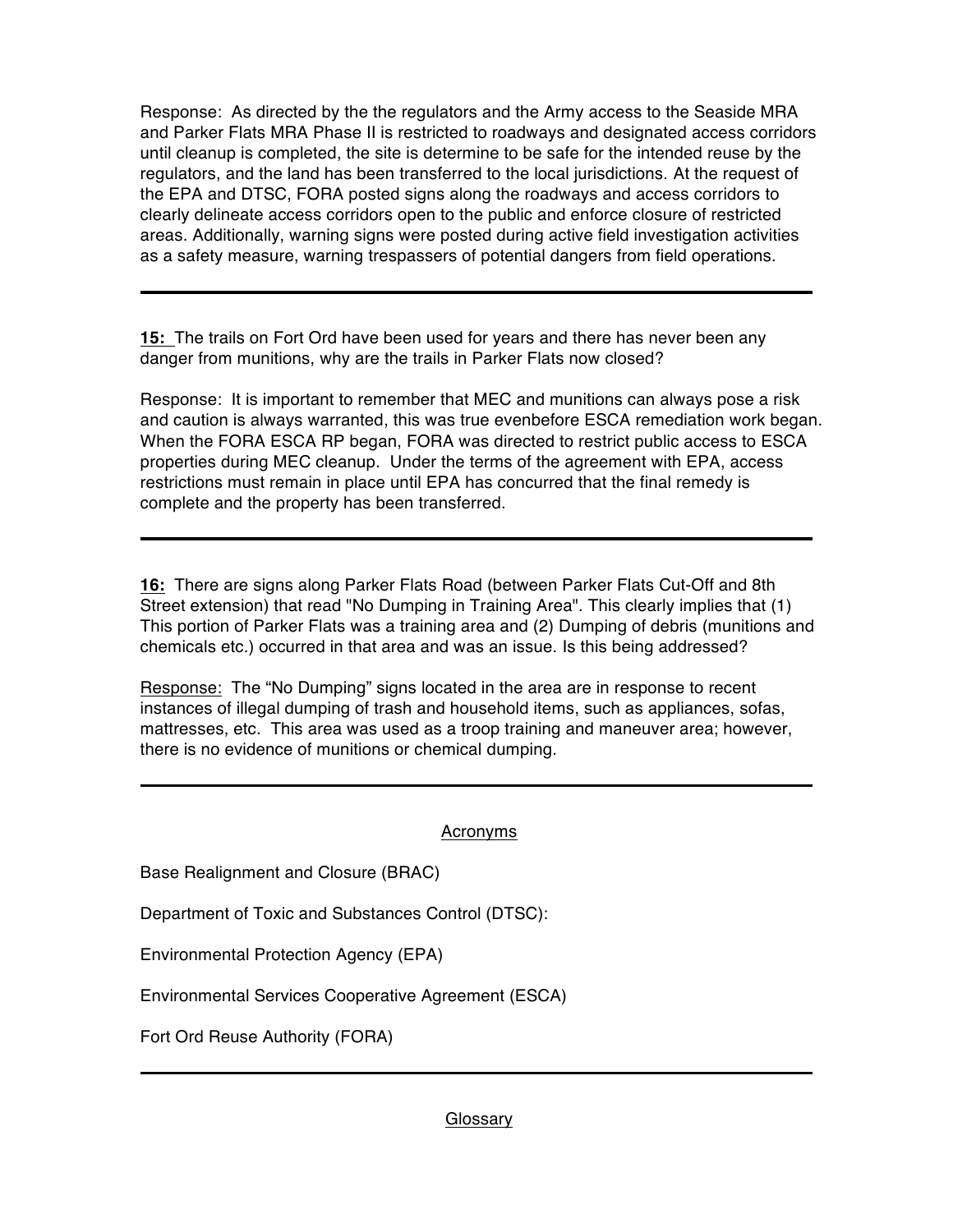Comprehensive Environmental Response, Compensation, and Liability Act (CERCLA) of 1980: Authorizes federal action to respond to the release or threatened release of hazardous substances into the environment or a release or threatened release of a pollutant or contaminant into the environment that may present an imminent or substantial danger to public health or welfare.

Feasibility Study (FS): The primary objective of the FS is "to ensure appropriate remedial alternatives are being developed and evaluated and an appropriate remedy selected" [40 CFR 300.430(e)].

Finding of Suitability for Early Transfer (FOSET): A mechanism that allows the Department of Defense to transfer parcel(s) of land to a non-governmental entity before cleanup is complete with the concurrence of the state governor. The receiving entity then assumes cleanup responsibilities.

Land Use Control (LUC): Physical, legal, or administrative mechanisms that restrict the use of, or limit access to, real property, to manage risks to human health and the environment. Physical mechanisms encompass a variety of engineering remedies to contain or reduce contamination and/or physical barriers to limit access to real property, such as fences or signs.

Land Use Restriction: See Land Use Control (LUC)

Munitions Debris (MD): Remnants of munitions (e.g., fragments, penetrators, projectiles, shell casings, links, fins) remaining after munitions use, demilitarization, or disposal.

Munitions and Explosive of Concern (MEC): This term, which distinguishes specific categories of military munitions that may pose unique explosive safety risks means: (A) UXO as defined in 10 U.S.C. 101)e)(5)(A) through (C); (B) DMM, as defined in 10 U.S.C. 2710(e)(2); or (C) Munitions constituents (e.g., TNT, cyclotrimethylenetrinitramine [RDX]), as defined in 10 U.S.C. 2710(e)(3), present in high enough concentrations to pose an explosive hazard.

Munitions Response Area (MRA): Any area on a defense (military) site that is known or suspected to contain XUO, DMM, or MC. Examples include former ranges and munitions burial areas. A munitions response are is comprised of one or more munitions response sites.

Record of Decision (ROD): A legal document used to record the remedial action decision made at a National Priorities List (NPL) property. The ROD will be maintained in the project Administrative Record and project file.

Remedial Investigation (RI): An investigation to "adequately characterize the site for the purpose of developing and evaluating an effective remedial alternative" [40 CFR 300.430(d)]. In addition, the RI provides information to assess the risks to human health, safety, and the environment that were identified during risk screening in the site investigation.